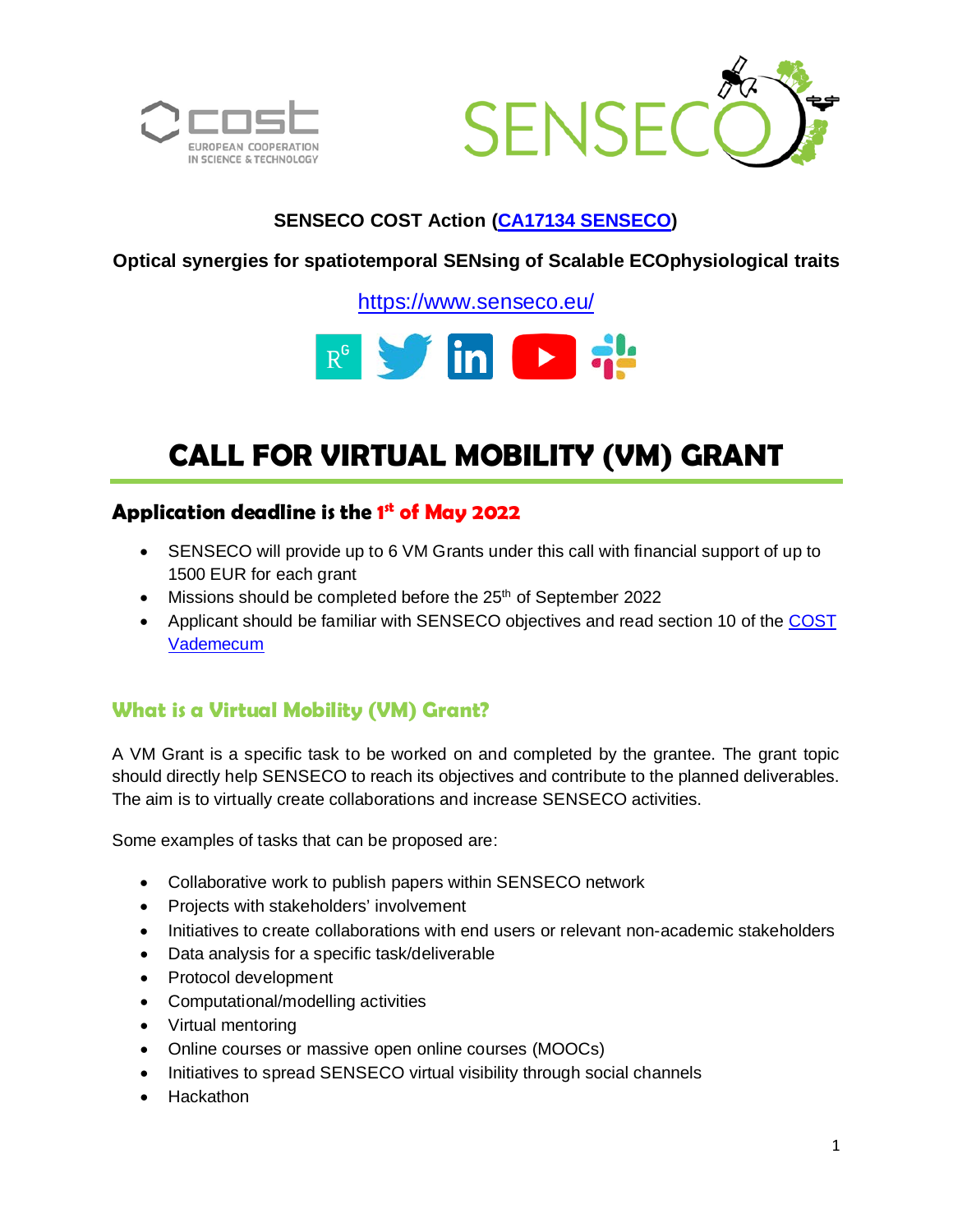



## **Who can apply?**

Action participants with a primary affiliation to an institution located in a COST Full or Cooperating Member country or Management Committee (MC) Observers from a COST Near Neighbor Country.

Applications of Early Career Investigators (ECIs) and members affiliated to Inclusiveness Target Countries [\(ITC\)](https://www.cost.eu/uploads/2021/03/ITC.pdf) are particularly encouraged. ECIs applicants are those who are within 8 years after their PhD completion. PhD students are also eligible to pursue VM Grants.

## **Financial support**

Funding rules are described in Section 10.2 of the [COST Vademecum](https://www.cost.eu/uploads/2021/04/Vademecum-28-April-2021.pdf)

A maximum of 6 VM Grants will be awarded by SENSECO COST Action. Each VM Grant cannot exceed 1500 EUR, defined by the MC depending on the scope and complexity of the task and activities. The grant does not necessarily cover all expenses related to undertaking the virtual mobility activity (see Section 10.3 of the [COST Vademecum\)](https://www.cost.eu/uploads/2021/04/Vademecum-28-April-2021.pdf).

# **How to apply?**

The applicant must carefully read section 10 of the [COST Vademecum.](https://www.cost.eu/uploads/2021/04/Vademecum-28-April-2021.pdf)

## **Instructions for [online application:](https://www.cost.eu/uploads/2021/04/VNT-userguide.pdf)**

The applicant must register with a [e-COST profile.](https://e-services.cost.eu/user/login) Grants are managed through the e-COST management tool.

Required information:

- Type: selection type of VNT Grant. In this case is "Virtual Mobility (VM) grant".
- COST Action: CA17134 SENSECO
- Select the current Grant Period (ending 31-10-2021)
- Title: title of the VNT grant application
- Amount: requested financial contribution (up to 1500 EUR)
- Bank account
- Planned starting and ending dates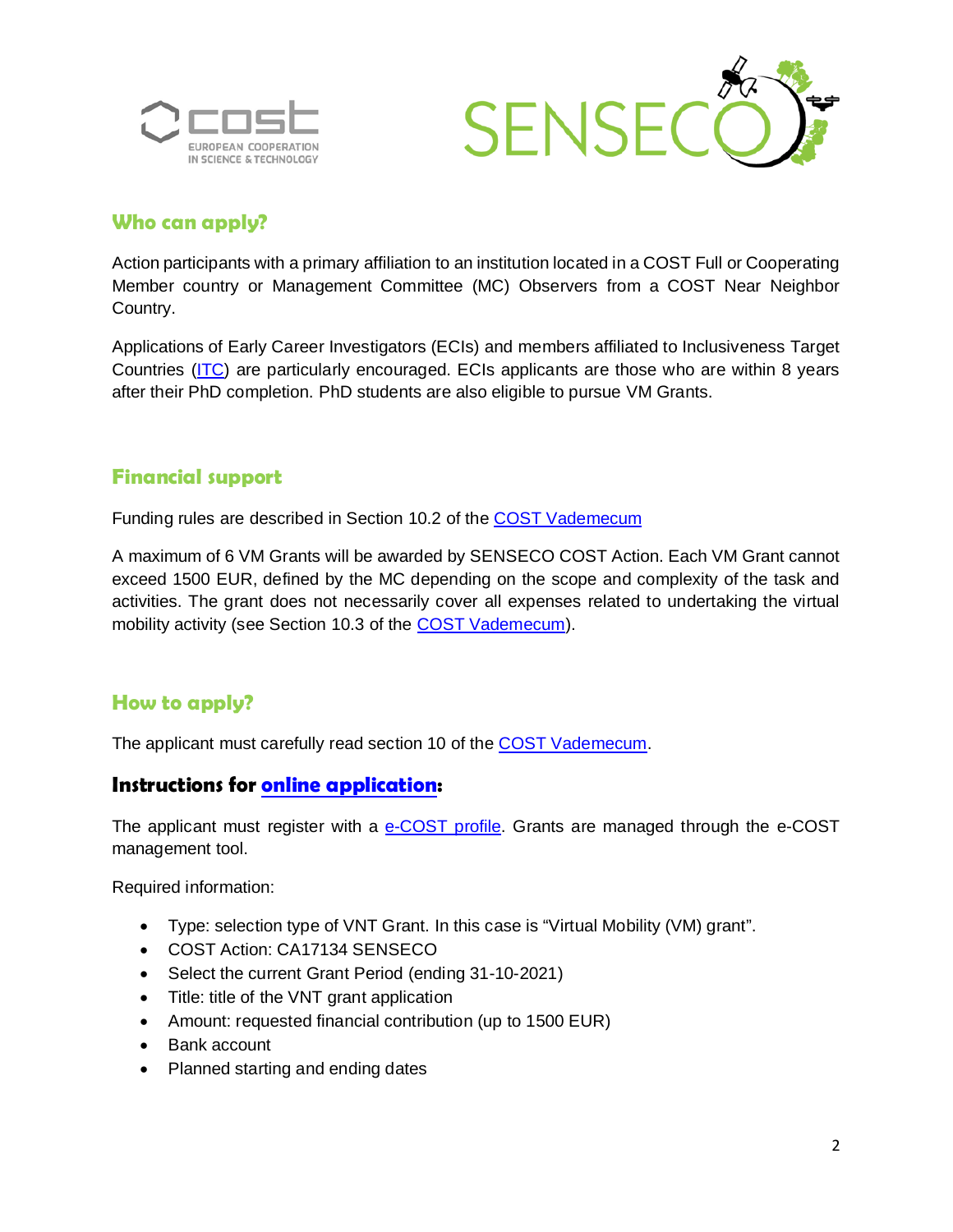



## **Instructions for writing the VM Grant application (max 2200 words):**

The application shall be submitted in [e-COST,](https://e-services.cost.eu/actions/) where you can download the template after starting the online application, and include the following information:

- Main objective of the Virtual Mobility Grant
- Working Plan: Description of the collaborative initiative to be implemented.
- Plan for Participation: List of participants in the collaborative initiative (short description of their expertise and contribution).
- Main expected outputs: results and contribution to the progress towards the MoU objectives (either research coordination and/or capacity building objectives can be tackled) and delivery of the MoU objectives.
- Contribution to the COST Action Strategy: How will the Virtual Mobility contribute to the COST Excellence and Inclusiveness Policy and plans for stakeholder engagement and promoting participation of researchers from NNC and IPC (COST Global Networking) and to the approved virtual networking strategy, if available.

Applicants shall inform about the aim of the VM Grant and how its outcomes will generate benefits to the Action, actively contribute to the activities and overall objectives of the SENSECO Cost Action and submit a report at the end, to be approved by the Virtual Networking Support (VNS) manager Verónica Sobejano Paz [\(veronicasaz@gmai.com\)](mailto:veronicasaz@gmai.com) on behalf of the MC.

## **Evaluation and selection of applicants**

The selection of successful grantee will be based on contributions to the overall objectives of SENSECO, the approved strategy on the virtual networking for SENSECO and the implementation of the COST Excellence and Inclusiveness Policy.

The successful applicant(s) will be selected by the MC to perform activities that do not necessarily require in-person presence. These activities may include surveys, questionnaires or preparation of protocols, virtual mentoring of activities that can generate capacity, build new skills, etc.

## **After the completion of the VM activities**

**The official completion of the task should be ended before the 25th of September 2022**. Then, the grantee has 30 calendar days from the completion of the Virtual Mobility Grant to submit a report to the Action Chair/ the VNS Manager and to the Science Officer of the Action including: